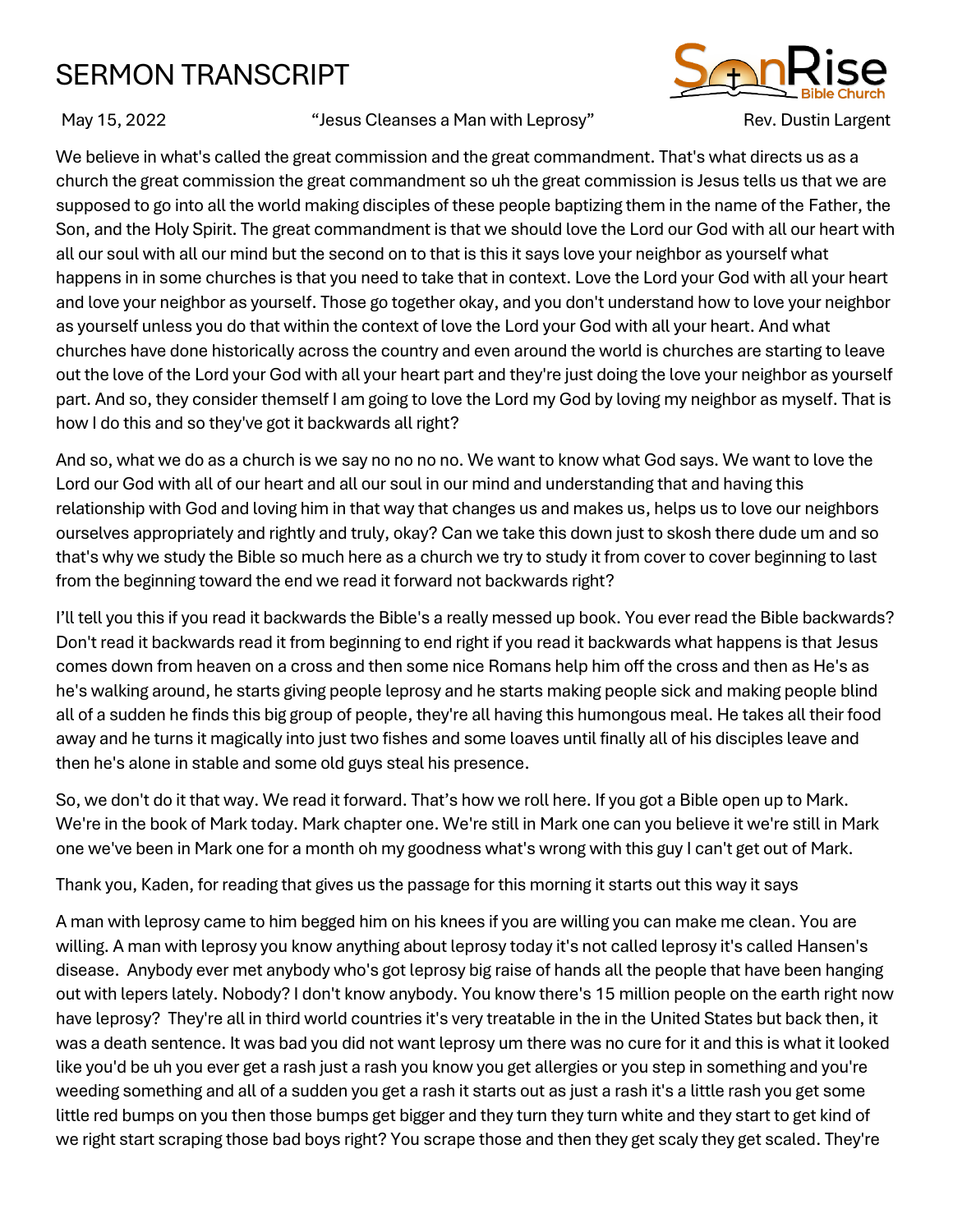kind of scaly looking and they go over your whole body your whole body gets these things, and you start to, and you get little nodules kind of growing on it and it just kind of elephanty looking.

It's bizarre and your face starts to change you start to look like a lion because it gets on your face and stuff and your hair starts to turn white and then your eyebrows are white and then your hair sometimes will fall out and your eyebrows will fall out and you're like man what in the world is wrong your toenails and your fingernails they start to get loose and they just rot away and what's happening is your body's just starting to kind of decay and you say oh that's horrible it must be really painful no it's not it's not really painful that's the bad part.

See I just told you the good news about leprosy that was the good news the good news is it's not painful the bad news is you know why there's pain there's pain because you don't it's bad when you go and grab a hot piece of wood out of a fire right because that burns your flesh but what if you don't feel it right what if you put scalding water on your face and you don't feel that right your body just starts to decay and stuff is like f and you can't feel stuff that's going on at night you know at night you get a bug or something you slap it like this and doing that but a bug's getting it just it's right through you don't even know the bugs there there's a doctor that does surgery on this today and he'll get done with the surgery and he sends a cat with the people home after he does the surgery because what happens is oftentimes you'll see people with leprosy they'll lose a finger they'll lose a toe they're losing body parts it's not that they're falling off they're getting eaten by animals it'll be the middle of the night and you get like mickey mouse out there chomping on your on your pinky finger and eats it and you don't even know you wake up and you go where'd my finger go a rat ate it last night so this guy a legitimate doctor in the third world he gives you a cat after surgery to keep the rats away.

And that's the good news about leprosy that's the good part because it's only physical the bad part about leprosy is the social stuff one of the reasons I moved here is because I liked I wanted to be around some of my family that I hadn't seen a long time I'd lived 20 some years away from my dad and away from my sister and away from my mom and I was like you know I wanna they're getting a little older I wanna be a little closer to them and so I'm going to try to see if I can and I don't want to be around people but you get leprosy forget it you get leprosy and you're at a pariah and religiously you're a prior religiously and law altogether you can't be around people you're isolated you're unclean whenever you go near somebody you're around people you see people there you have to yell from 50 yards away "unclean, unclean"! You got to yell that out to people unless it's windy if it's windy if you're within 250 feet you've got to yell unclean because the wind could take it.

You gotta wear this thing over your face under this uh like cloth over your over your mouth you know what we call that today? A mask but back then it was just a cloth over your face right you had to wear that and yell unclean and when somebody heard unclean the first thing they do is they grab a rock to make sure that you don't get any closer so they can and they throw rocks at you get away from me I don't want anyone and so you're like well but at least you got your family uh you don't have your family either because what happens is what happens is uh you know maybe for the first half a year maybe the first year you got leprosy and maybe your mom or your sister will bring you food once a week or something like that and leave it and then go back get out of the way or they'll bring you some clothes because your clothes are all ripped that would only happen for a little while after a little while what they would do is they would have a funeral for you they would just have a funeral and they'd say he's dead as a leper you were the walking dead you were a zombie you are literally decomposing body parts falling off and you're walking through life you've got nine years maybe of life like this.

The good news it's not real painful, but you're not invited to Easter, nobody to celebrate your birthday nobody to talk to nobody come up give you a hug nobody to see on Sunday and say oh it's so good to see you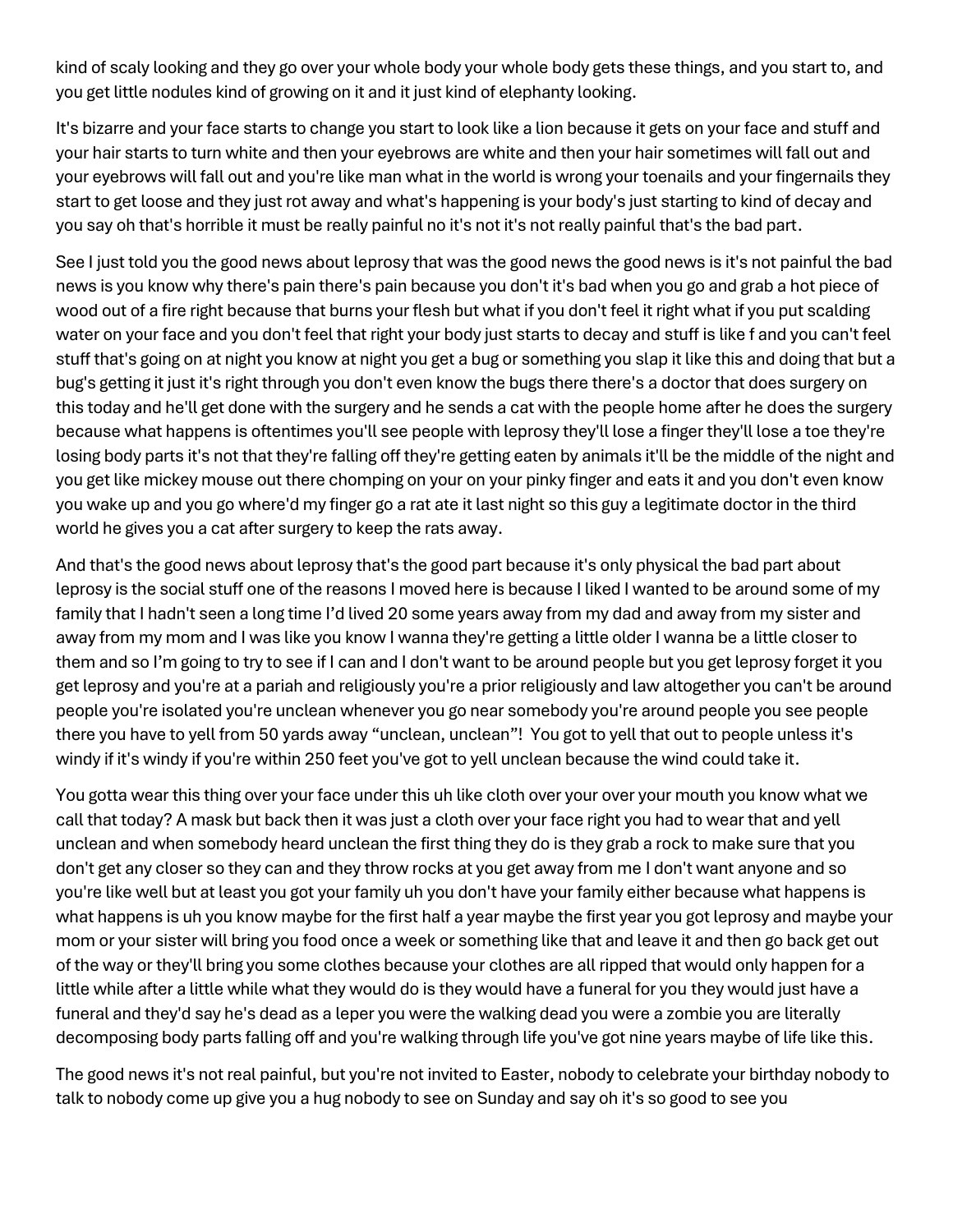nobody come up come up to you at church now you're banned from church you're banned from church you're banned from synagogue because leprosy according to culture is not about disease. It's about sin.

You are a leper because you did something wrong you were a leper because you're evil you're a leper these bad things are happening to you you're isolated this because of who you are leprosy is just the result of the sinfulness within you and in you so you deserve what you're getting you deserve this you deserve to be isolated because of who you are leprosy is a picture of sin and not just in culture but in the Bible you know there's no other disease in the Bible that is talked about like this in the old testament it's specified out it's very specific about what you do if somebody has leprosy what do you do with this person you can't have that person hanging around you so the law tells you what to do in the book of Leviticus chapter 13 chapter 14 there's quite a bit of talk in there about what you do if somebody gets leprosy how do you know that they've got this skin condition what do you do if they have this what if they get healed of this condition what would happen here's the problem no one is ever healed of this condition there's a passage in the Bible uh in the book of uh Leviticus chapter 14 13-14 and there's a passage in there this is what you do if somebody is healed of leprosy and they might as well have torn it out because never ever in the history of Judaism did, they ever use that passage because no one ever had been healed or cleansed of leprosy.

Never happened it's one of those passages that you're like is there something in there about getting a rash yeah there's a passage in there I don't remember where it was its somewhere back in the old Leviticus passage I don't remember anything about it because we've never used it we never will use it because the only person that would ever heal somebody of leprosy or could heal somebody from leprosy is God because God is the only one that can cleanse sin God's the only one that could heal leprosy and we all know that it's obvious only God could do that and all the jews know that the only time that that that anybody would be healed is when God would do the healing and obviously God is the one that's caused people to have leprosy so nobody's ever healed of it and that's why this these rituals that we've got written in here in the book of Leviticus of what you do when somebody's healed we don't even know what to do we've never done it before we if anybody ever got healed of leprosy we'd have to look it up we'd have to go into our Bible and look at the aren't we in a concordance leprosy get healed where's the passage on what we do with that I have no idea what to do with that we've never done that before

And so, here's how leprosy pictures sin if you've got a Bible you could turn into the book of Leviticus chapter 13. we'll turn back there to Leviticus chapter 13. I just want to show you a little bit of this and it's called regulations about defiling skin disease and then it's got a whole deal on regulations about defiling molds and then it talks about cleansing from defiled skin diseases what you do if somebody's cleansed they're like well we don't ever have to worry about that that's never going to happen right

But look at Leviticus chapter 13 verse 13. here's what happens says the priest is to examine the sore on the skin and if the hair in the sore has turned white and the sore appears to be more than skin deep is the word more than skin deep. It's a defiling skin disease when the priest examines that person he shall pronounce them ceremonially unclean first thing that we find is that sin and leprosy it's more than skin deep sin is more than skin deep it Jesus talks about all this time it's not the sins the things we do it's not about just on the surface what we do it's always the reflection of something internal it's something in us we're sinners in the core of who we are we have a sin nature and so why do we sin because we're sinners why do orange trees make oranges because they're orange trees that's why they don't make apple trees right why do we why are we not doing good all the time because we're not good at our core we're bad and that's the nature of sin is in us and the point here is that it's more than skin deep this leprosy is not something that's just surface it's something that's in you right and if it's something that's in you yes it's legit I'm going to call you as a person unclean okay the second thing look at Leviticus 13 7. do we have Leviticus 13 7.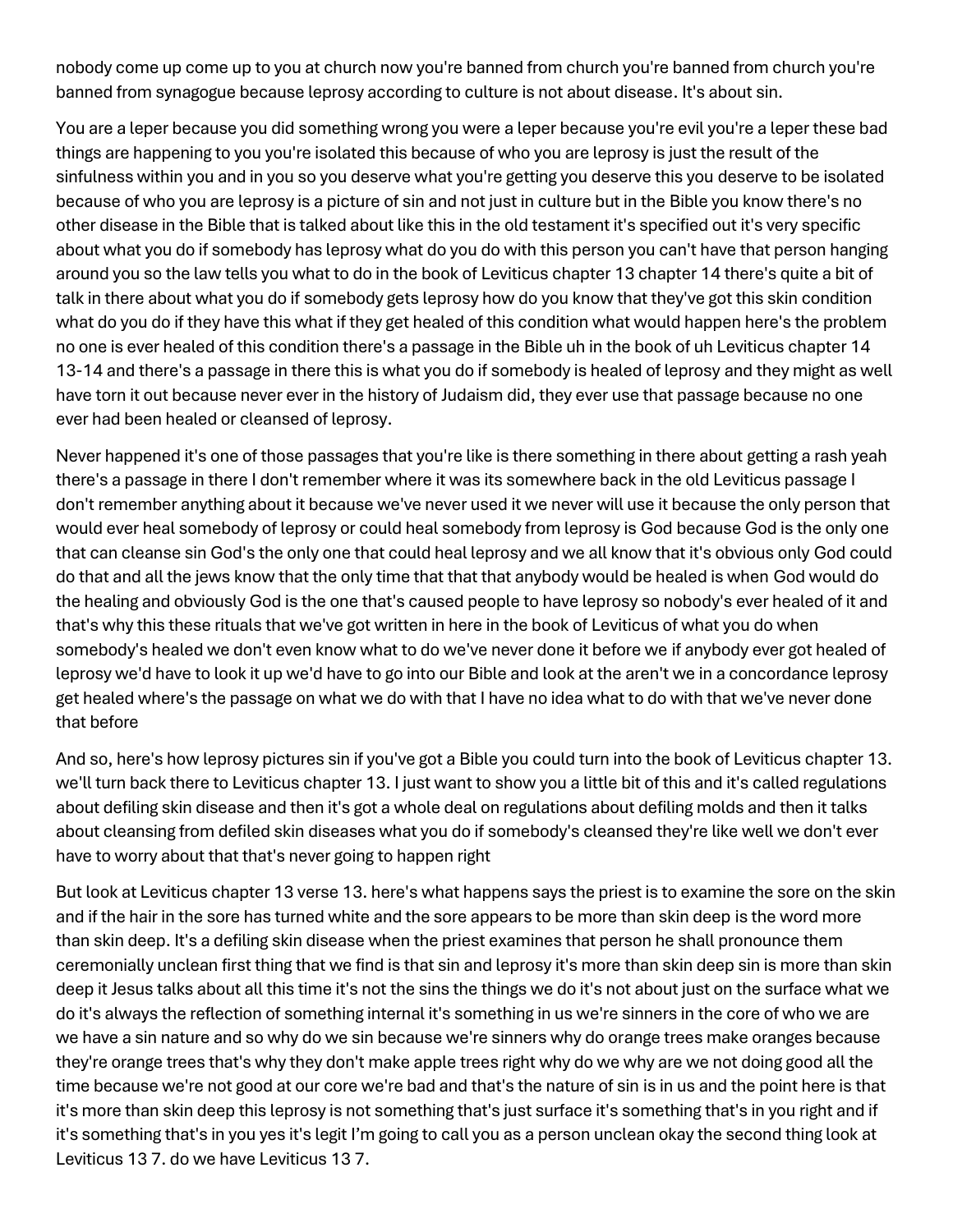I'll throw that on the screen we have that one 13 no that's not that's not it do we have Leviticus 13 7 well let me go back there again let's see Leviticus 13 7. it says in uh verse 7. says but if the rash does spread in their skin after they have shown themselves to this priest to be pronounced clean they must be appear before the priest again see what it's talking about is that this this this disease this this leprosy this skin disease the problem with it what's nasty about sin and what's nasty about leprosy is that it spreads do you know that sin spreads do you know that like you get involved in somebody you ever you ever had a friend that was like a great friend man and he was like really good and he did all kinds of stuff and you loved hanging out with him and then all of a sudden there was this other group and they were doing all kinds of stuff they shouldn't do and then your friend it's like it's like it spread to him and now all of a sudden he's all involved in all this other stuff and you're like what haven't or something within your own life you know maybe you're a guy and uh

You know you're just kind of you're watching tv and something comes on that kind of gets you ooh I like that you know and it's a little sexual in nature and you're like I shouldn't look at that I shouldn't look at that but then but then it spreads you know it all of a sudden now it's a little bit more and it gets into your heart and it becomes bigger and it becomes bigger and it becomes bigger until we have guys that are addicted to pornography where they seek it every single day we have women that that go out and they'll say well I just want to share this to you in prayer I have a prayer request I want to just tell you I heard about so-and-so you know and I heard about them and uh you know I just going to share with you because I want you to pray about it right you pray about it with me all right we'll be praying but isn't that horrible. Let's pray let's pray for her you know what we should get more people and have them all pray for hey everybody let's tell everybody about it and it just spreads little sin gets bigger and bigger and bigger to where you look at somebody one moment and a year later you're in a marital affair I've seen that in people's lives from one to the it spreads that's the problem with sin is not something that you can control it's something that affects you it's something that that is within you and it's something that grows and it spreads

Starts out bad let's throw up the next one throw up the next one it spreads leprosy also says anyone with such a defiling disease must wear torn clothes let their hair be unkept cover the lower part of their face that's a mask and cry out, "unclean, unclean" as long as they have the disease they remain clean they must live alone they must live outside the camp.

Second thing is it defiles every third thing is the files everything that it touches. like why can't they be with other people because if you're near somebody else then then you're gonna defile them they might get it now they found that leprosy's not nearly as contagious as they thought it that they thought it was but the idea was it's contagious the reason why the jews when they went into the promised land uh well before they were in the promised land but once they got into the promised land the reason why the jews were supposed to isolate themselves in a sense and that is they were afraid that the sin of these other nations like don't marry the Canaanite women don't marry these women don't make them a part of your family you need to keep your distance from them because you're going to become like them it's not that they're going to become holy you're going to become like them and you're going to worship their Gods and so there was this isolation that happens and that's the fourth one that we've got here if we look at Leviticus 46 uh 13 verse 46 it drives a wedge between people right all of a sudden your brother's got leprosy and you don't see him anymore you can't see him anymore you don't want any you have a funeral and you go to it and you're done with them it's over

and it's the same with God sin puts a rift between you and family. I see that all the time where all of a sudden you got this big problem people come actually quite a bit and they say well you know we're having this family problem and that's common right people come into the office and they'll say hey we're having this problem with our family can I sit down can I talk to you about it uh this is what's going on 99.9 percent of the time well I can't say that I'd say 90 of the time there's it's probably more than that 99 percent of the time there's sin somewhere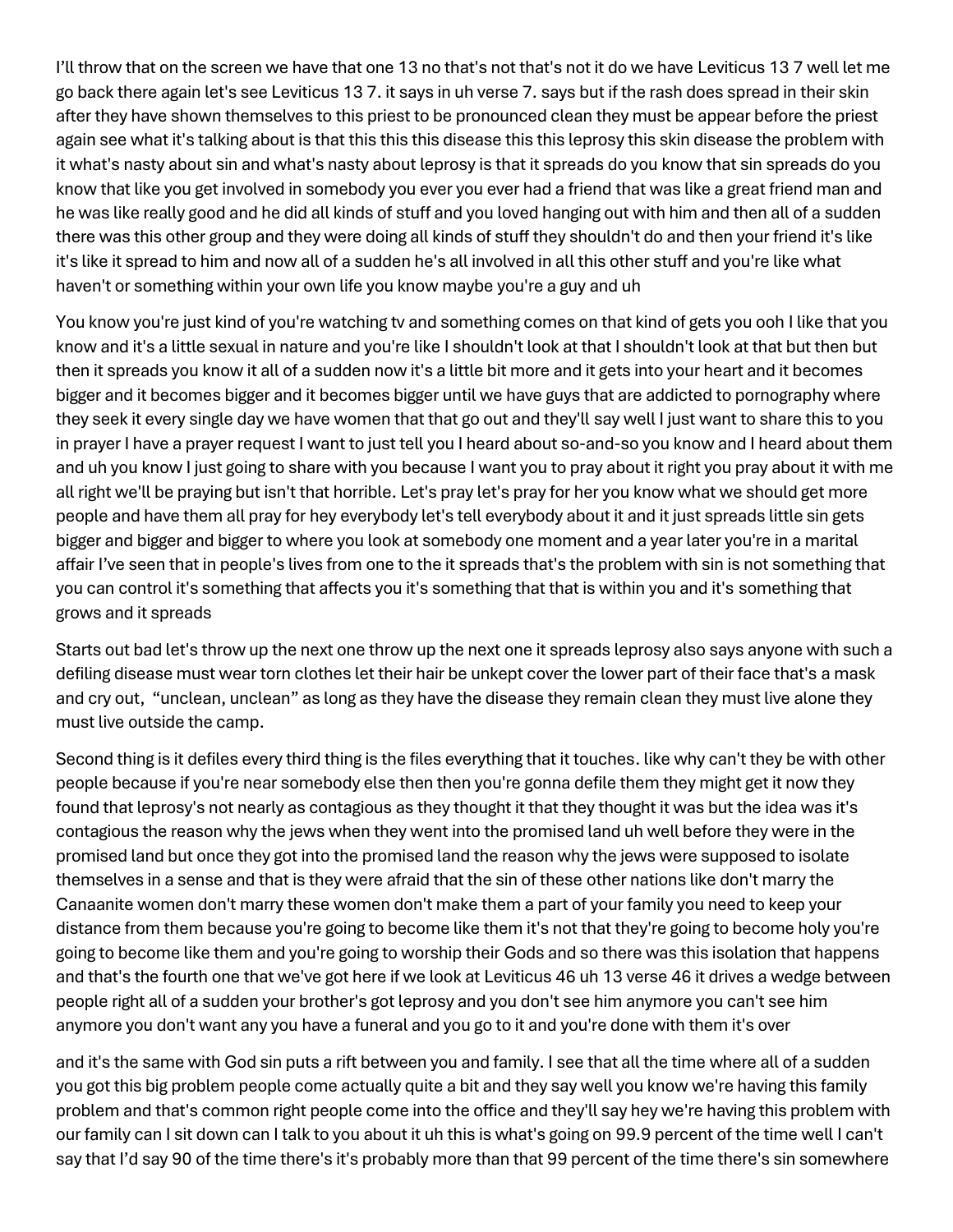in that most time there's sin somewhere in that usually there's some misunderstanding as well there's usually a misunderstanding somebody not being gracious somebody not seeing the sin on both sides there's usually a log in somebody's eye and a big huge telephone pole in the other person's eye and you got to chop those down but the idea is the idea is that it isolates it breaks people up because sin hurts people don't like to see people that they love her

And so let's keep going let's dive back in here it says if you are willing that's what he asks that's kind of a weird thing to say you have leprosy you don't have a whole lot of hope you don't have any the chances of you being healed are zero because no one's ever been healed of leprosy before and you're Jewish we find out this guy's a jew because he's told to obey the law all right so this is a Jewish leper but his response is interesting to Jesus he doesn't say heal me of my leprosy he actually never asked to be healed he has to be cleansed because this is sin it's all sin cleanse me I need to be cleaned I need to be washed up I need I need to be cleansed but he says if you're willing if you're willing did you know that sometimes God is not willing to heal you I don't know if you knew that there are sometimes that God is not willing to heal you where you'll come to God and you'll say God I just know that you want me to be healed I know that I've got this disease and I know it's bad and I can think of all the great things that would happen if you healed me sometimes God is not willing you know why God is smarter than you God is about his own glory and God knows what's best right when it comes to dealing with God it's never a matter of let's make a deal it's always a matter of father knows best okay and God may have something better in mind he may be using this for you he may be using this for somewhere else

God don't let me don't let me fall off of a roof God don't let me get so sick you know okay well you're no I'm gonna you're it's gonna happen right the times that we grow in our lives are always things that we pray would never happen

But God's smarter than us did you know that got smarter than you you're like well I hope this would never happen I pray that this would never happen to me and then it happens and you're like God fix it right now fix it right now no I'm not gonna do that because I love you and I care about you and I'm going to use this in your life I'm going to grow you I'm going to help you through this in this particular case God has a plan the plan is actually an interesting one if you read the passage here because what it seems like God wants to do as I read this passage remember he's healed Jesus says don't go around telling everybody about it here's what I want you to do I want you to go to the priests and I want you to tell the priest that you're healed what would that be like imagine that you show up at synagogue or you show up at the temple uh to announce yourself and they all know that you're just think about this for a second all right this is without a doubt the purpose of this miracle it says hey I was a leper I'm Jewish Jesus healed me wait nobody can heal but God not Jesus healed me he cleansed me and he told me to come here and obey the law and submit to you the priests and make testimony to you that I've been healed

What are you going to do they go we don't know what to do we've never had this happen before nobody's ever been healed of leprosy before think of the testimony that this would be just think of the testimony that this would be for the people in the temple?

They would obviously God has showed up no one could heal and this would directly go to people that care about the law people that see the law seriously people that put all their hope and their faith in the law this is the greatest kind of a testimony to a bunch of people like that you could possibly have isn't it hey don't tell anybody else just go to the priest and you tell them that's your specific appointment that's your specific job right now I've healed you and now I've healed you for a mission get up and go and tell the priests so that they can get all freaked out not know what passage to go to they can wig out they can say oh I don't know what to do and they can go and they can use their concordance and then go back and they can go through and they can have a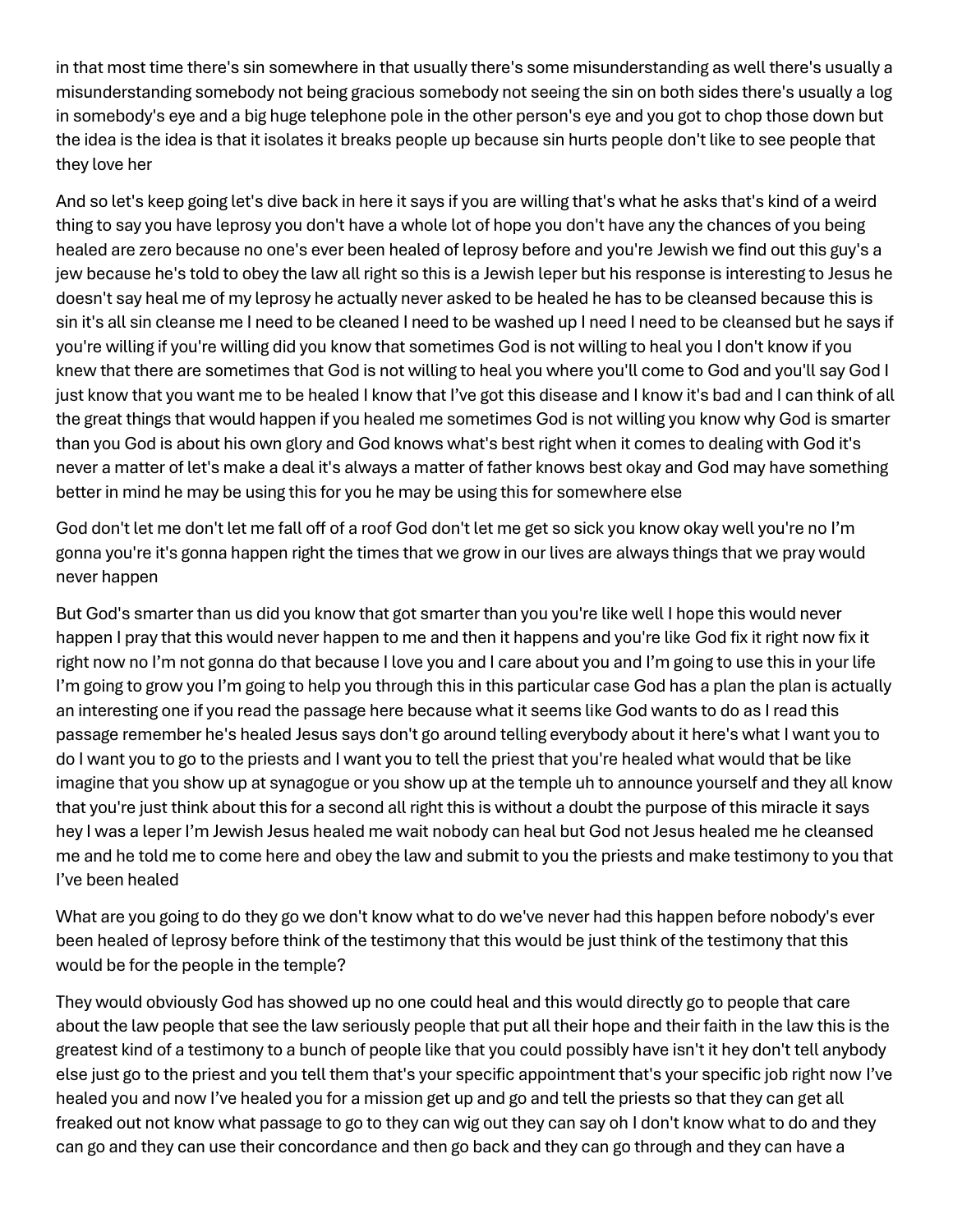meeting about it and they could freak out go do that that's exactly what I want you to do because I know the effect it's going to happen on the religious leaders go do that is that what he does let's go back this is bummer let's go to verse 41.

Did I really just do one verse I just did one verse what is wrong with me slap that guy it says Jesus was indignant okay um that's what the Niv says your version may say Jesus what had compassion I think that's right given the context and given uh the way it's written it it's not a matter if they've that scholars have interpreted a specific word different it's a matter of different manuscripts that's what the issue is and which is the correct manuscript to me the context shows that Jesus had compassion we I don't see Jesus as being angry here I don't see Jesus as being indignant I see Jesus as having compassion over a man who's got leprosy and it goes on and it says

Jesus was indignant I say Jesus had compassion he reached out his hand and touched the man when's the last time this guy ever had anybody touch him never been forever that's been like forever

I like I like to I like it when somebody kind of put their arms around me I like it when somebody comes up and gives me a fist bump I like it when somebody gives me a hug I like that I think that's cool I love that because it lets me know that you know people care and just something about some people like that more than others you know some people are like hey don't touch me right some people have the emcee hammer don't touch us kind of a syndrome but I kind of like it he reached out his hand and touched him I am willing I am willing you've prayed you've asked you've asked me you've told me and you've asked according my will God I want what you want if you want me to be healed if you want to cleanse me I know you can I know you can question is will you and God says let me reveal my will to you my will is that I want you to be healed and my I'm revealing my will my will to you because there's a specific thing I want you to do as a result of this right. I'm not healing you just for no reason right we are healed, and we are cleansed for a purpose remember last week we had peter's mom peter's mom she was sick remember that and she's healed and immediately gets up and serves Jesus

And the question could be say if she isn't serving Jesus was she really healed the question can be said here if he's not going out and doing what God asked him to do is he healed is he cleansed what's this it goes on and it says here in in Mark chapter 1 it says I am willing he said be clean immediately the leprosy left him and he was cleansed all right immediately

Jesus sent him away at once with a strong warning see that you don't tell this to anyone come on Jesus really are you serious don't tell nobody this is the first time in history everyone has been anyone has ever been healed of leprosy and you do this and now you say oh yeah but don't tell nobody come on Jesus you got to be kidding me don't tell nobody doesn't that sound like kind of a hard ask don't tell nobody no I'm not I don't think that he means you can't ever go tell nobody but he says don't tell anybody but go show yourself to the priests and offer the sacrifice that Moses commanded for your cleansing as a testimony to them first of all first thing you got to do is you've got to go and you've got to make testimony here but don't go tell anybody now have you ever been to a faith healer anybody

Ever been to a faith healer? When I was in college I had a big uh it was on this wrist it was a cyst it came out to about there and I remember going on a it was like a Tuesday night they were having like this guy and he was he was a he was an interesting cat I I'd never been to his church before but I went to a lot of churches when I was in college because I was trying out all kinds of different denominations I went to an African Methodist episcopal church for a while which was great you know I just like clapping all the time and I was like yeah that's all right it was great one time I'm in the African Methodist episcopal church it was my first time there and I look around I'm the only white guy in the entire building and he says we got any visitors with us here this morning and I was like uh yeah this guy over here right I mean fun times but I tried all these I go to this faith healer church and he goes to this thing and he has people coming up on stage and everybody comes on stage and whenever they'd come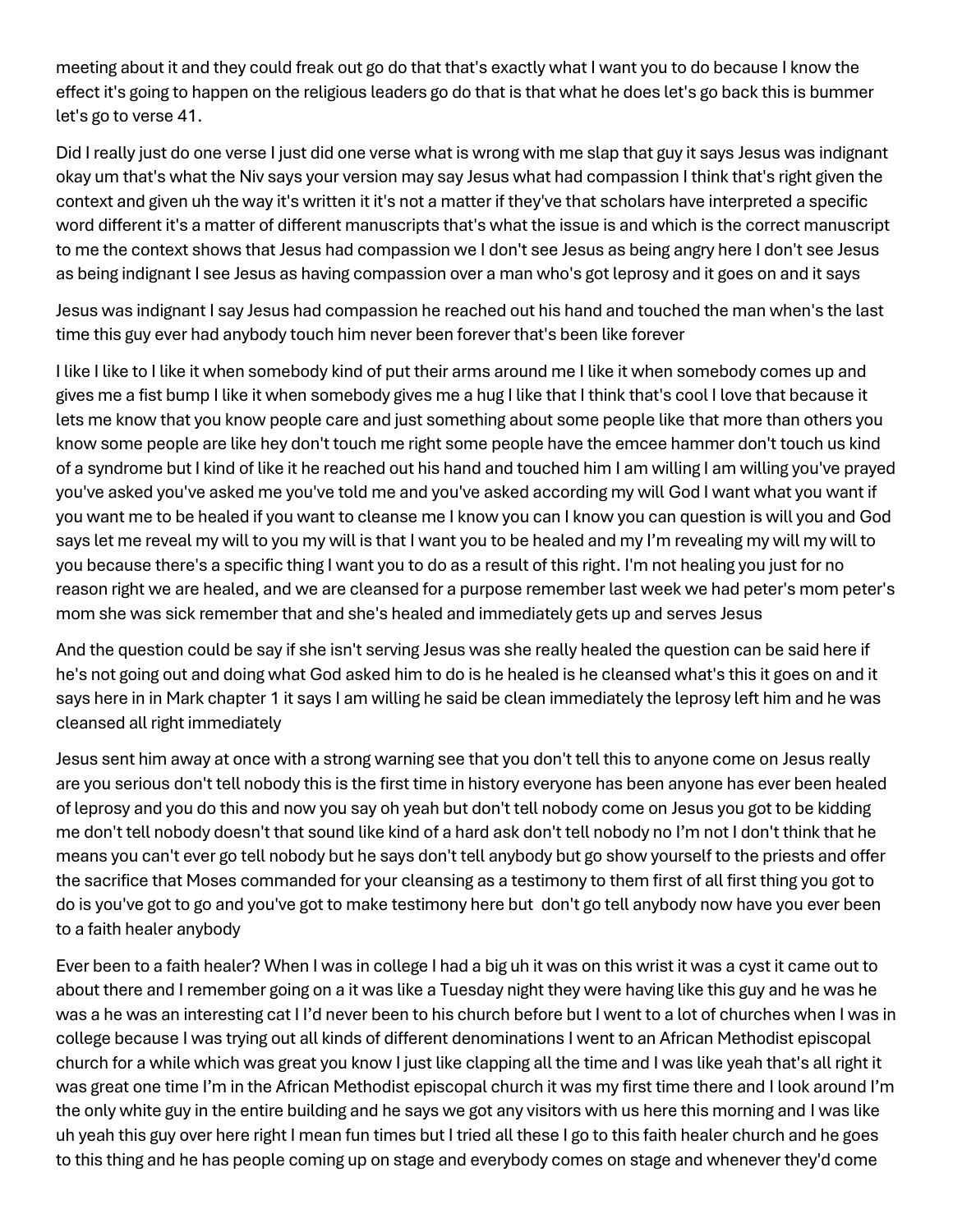on stage he'd take his hand like this he'd say he'd say in the name of Jesus and he'd start to push you and they'd fall over on the ground and everybody lay there and they'd start talking and doing some weird stuff I don't know what was going on well I saw him do this about 10 or 15 times for about maybe a half hour and I knew I had the cyst on my wrist and I said you know what I'm going to go up there and so and I don't speak in tongues and people are speaking in tongues and I just thought all right well I'm just going to just see what happens and so I go up there and he puts the mic in front of my mouth and he says he says what do you want from God this morning and I said well actually I think it was evening it was evening what do you want from God this evening and I said well I've got this cyst on my wrist that I'd like that to be healed and I want to speak in tongues I never I don't speak in tongues and I thought well if I'm going to speak in tongues God's going to make me speak in tongues I'm not going to just make it up and if I'm going to get healed then God's going to have to do it but I'm also bigger than this guy I was an athlete in college so I had some muscle and so he starts to push me over and I dug in a little bit right and I'm like you're not pushing me over right God can knock me over but you're not pushing me over so I'm digging in and he's pushing he's she's trying as hard as he can to knock me over and I'm thinking you know I'm not going anywhere and I didn't speak in tongues or nothing but so help me the cyst was gone so help me the cyst was gone and I thought to myself and I had no faith at all zero faith at all and God said I'm willing. God said I'm willing I'm gonna I'm gonna cleanse you I'm gonna heal you of this thing.

He says go Jesus sent them away at once with a strong warning see that you don't tell this to anyone and here's what these faith teachers do they try to advertise as much as they can everybody who's been healed right if I got healed then hey we had 50 people that were healed last night well three of them three of them maybe were kind of healed the other ones are now sick again already it's only been a few days and there's all this

Just bizarre right but they're telling everybody we had 50 healings on Facebook last night there were 50 of them there were only 30 people at your service well yeah we double duty some people got sick again we had to heal them again I don't know not Jesus isn't concerned with showing off he's not concerned about miracles he's not concerned about showing off to people what Jesus wants is he wants to preach and this verifies his ministry verify it verifies the things he's preaching and this tells us about sin he's proving that I can cleanse from sin I am God no one else can do this only God can let's finish it up let's finish it up it says instead

Instead he went out and began to talk freely spreading the news. So, he was only given one real command right go to the priest this is what I've healed you for he immediately picks up and does the exact opposite instead of going to the priest and saying look what God did here let's focus all the attention on what God did God healed me God cleansed me

All the attention is now look at me look at me. Look at me I'm whole look at me see look at me, not look at God no look at me see I don't have no bumps no more. See? I don't look like a lion anymore see look my hair's growing back look at me look at me. And the point here is that only God could heal a leper think of the testimony that would have been had if this guy would have been healed and did what God told him to do but instead he decides to do his own thing he disobeys God right away and disobeying God does a couple things in this passage look what it says it says instead he went out and began to talk freely spreading the news as a result right as a result of what as a result of this guy not going to the priest but instead going around and talking to everybody in town about what God didn't want him to do doing the exact opposite in other words because of his disobedience to God our disobedience to God has effects and the first effect that it has is our disobedience hinders God's ministry through us it hinders the ministry of God did you know that you can hinder the ministry of God there are a lot of churches there are a lot of people that have like hardly any ministry at all because they are the ones hindering the ministry it's not that God doesn't want to do something it's not that God doesn't want to grow the church it doesn't God does it isn't that God doesn't want to love people through him but they are hindering the ministry by disobey by disobeying God by disobeying him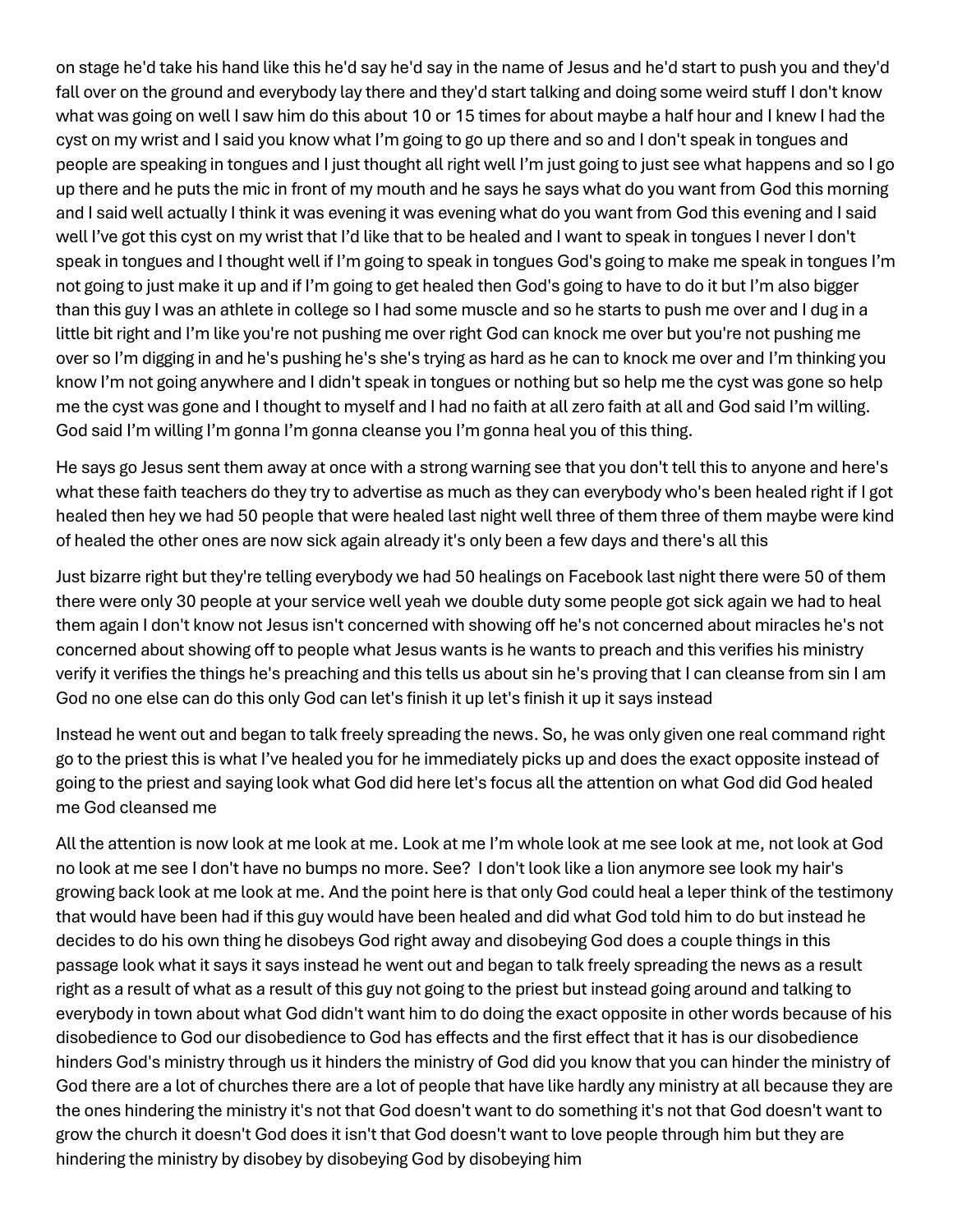What's the second thing that happens as a result of this the priests never hear or see this guy they never go through this pesticide wow what happened what chapter is that in what about somebody that's been healed of leprosy what chapter is that skin disease we don't know they never get this experience they never are confronted with God the witness of Jesus is hindered and stopped because this guy disobeys I mean I got compassion for the cat I do I got compassion for this cat because he he's a guy that's uh he's a guy obviously that's just filled with joy over being healed I get that but it's also worth us noting that there are things that happen as a result of our disobedience what about you and I what are the things that we do in our lives we've been healed we've been cleansed.

What are the things that we do that keep us or that hinder God or that hinder the witness of Jesus because we're disobedient and Jesus ministries limited as a consequence of this also everything I've said so far comes down to this all right so if your hearing aid was turned down so you could take a nap now is the time to turn it up all right this is the main point everything I talked about today is not about leprosy nothing I talked about today is about leprosy it's not about leprosy in the Bible this isn't about leprosy disease of leprosy and what that meant in the culture and what that means today it's not about leprosy none of it's about leprosy it's always in scripture about sin it's always about sin Jesus looks at a sinner it's not that he looks at a leper right I mean yes technically he's looking at a leper but it's representing in the scripture a sinner there is a person who is a sinner a person who is isolated because of their sin a person who is um

Who it's spreading through their life a person who has no relationship with God because of a person who can't have fellowship a person it has destroyed their life and they are rotting from the inside out this person is rotting away they are the walking dead they are forced to wear grave clothes they are forced to wear clothes like they are going to their own funeral because they are they're the walking dead it's full of sin and the encounters Jesus we come as sinners, and we encounter Jesus and the question is are you willing are you willing says yes I am willing.

And I come to you when I touch you and the moment Jesus touches us we are cleansed the moment we take a moment we say yes I am a sinner I recognize that I am covered in spots I recognize that I'm covered in scales I recognize that I've been using pottery to break this stuff I recognize the horribleness of my sin I recognize that it stinks that nobody wants to be around me I recognize the result of sin and God I come to you and I'm asking you please can you because only God can heal me of my sin or my leprosy only God can do that

And so Jesus says yes I will but notice I had to acknowledge I was a sinner I didn't acknowledge that I had leprosy I had to acknowledge that it was in me I had to acknowledge that this is a problem in my life and that I can't fix it and maybe I've tried everything there is to overcome my sin and restore relationships and to restore relationship with God I've tried everything and nothing works you're the only hope I have is in Jesus to deal with my sin

And so, I give my life to Jesus and now I'm walking around and everywhere I rock around everywhere I go in Geneseo or Atkinson everywhere I go I see people who are walking dead

You guys ever see the sixth sense you see that movie remember that kid he's sitting there and he's in bed and he's scared, and he says I see dead people I see dead people. Everywhere you go you see dead people the walking dead people that are sinners with the only hope they have is to come to Jesus and have him touch them, but they don't know they're dead that's a problem in the movie they don't know they're dead they don't know they're dead